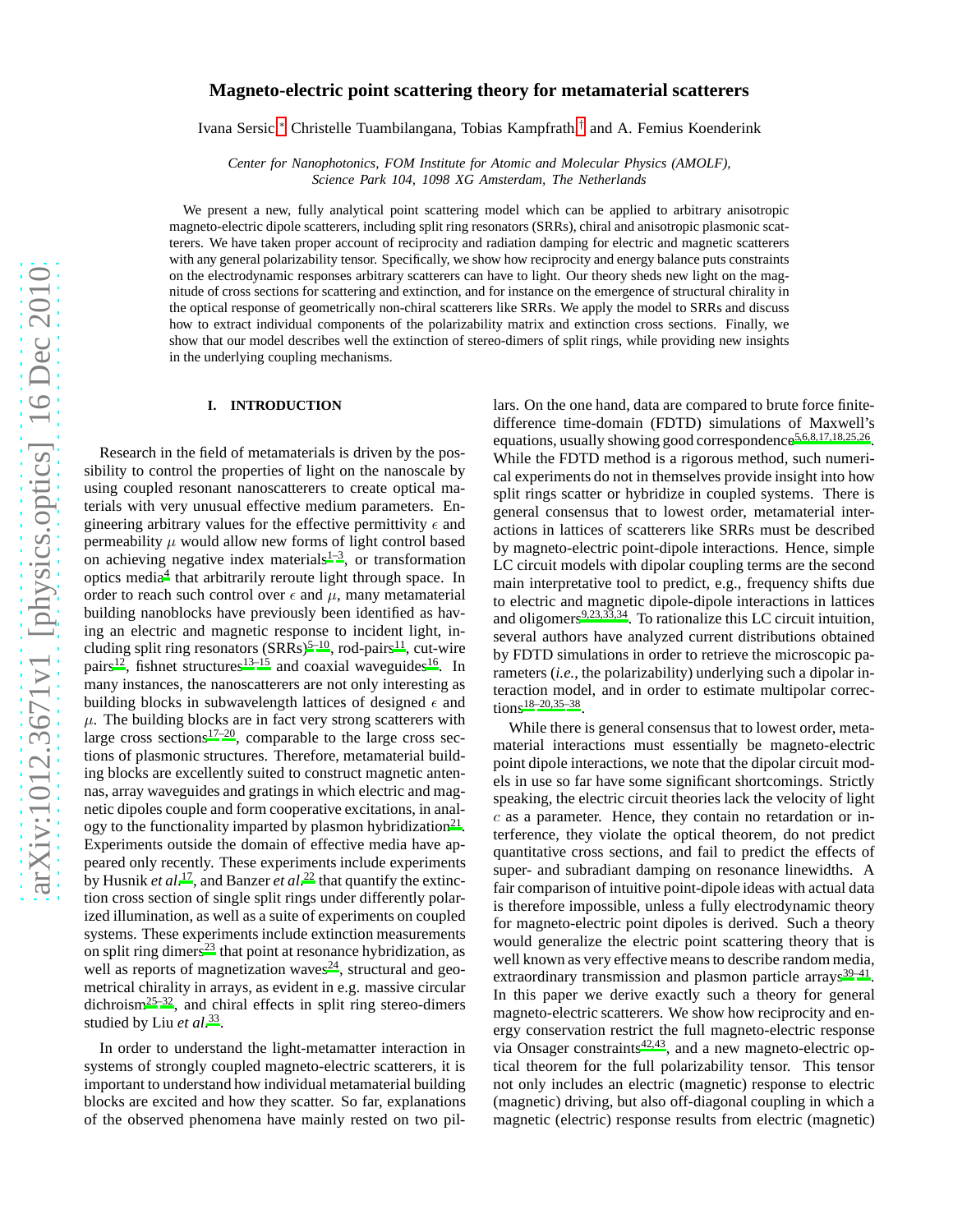driving. While our theory sheds no light on the microscopic origin of the polarizability<sup>[44](#page-11-9)</sup>, we show how electrodynamic polarizability tensors can be directly constructed from LC circuit models. Furthermore we predict how extinction measurements and measurements of radiation patterns (i.e., differential scattering cross section) can be used to quantify the polarizability tensor.

The paper is structured in the following way: Firstly, in Section [II](#page-1-0) we derive the general theory, taking into full account reciprocity, the optical theorem and radiation damping. In Section [III](#page-4-0) we apply this theory to set up the polarizability of the archetypical metamaterial building block, a single SRR. In Section [IV](#page-5-0) we show which set of experiments can be used to retrieve the tensor polarizability  $\alpha$ . We find that magnetoelectric coupling directly implies circular dichroism in the extinction of single split rings, evidencing the utility of our theory to describe structural chirality<sup>[25](#page-10-18)[–32](#page-11-0)</sup>. Thirdly, we show in Section [V](#page-7-0) that the theory can be simply applied to obtain quantitative scattering spectra of coupled systems. By way of example we examine the case of two coupled resonators in the stereodimer configuration reported by Liu et al.<sup>[33](#page-11-1)</sup>.

### <span id="page-1-0"></span>**II. MAGNETO-ELECTRIC POINT SCATTERER**

## **A. Polarizability**

A paradigm in scattering theory is the point dipole scatte[r](#page-11-5)er<sup>39-41[,45](#page-11-10)[,46](#page-11-11)</sup> to model scattering by very small, but strongly scattering particles. Generally, incident fields  $E$  and  $H$  induce a (complex) current distribution in an arbitrary scatterer. It is the express point of this paper to assess what the scattering properties are of subwavelength scatterers with strong electric and magnetic dipole moments, as this represents the physics expected of metamaterial building blocks<sup>[9](#page-10-23)[,23](#page-10-16)[,33](#page-11-1)[,34](#page-11-2)[,47](#page-11-12)</sup>. Therefore we retain only electric and magnetic dipole terms, neglecting higher order multipoles. In such a theory, each scatterer is approximated as an electric dipole with an electric dipole moment  $p = \alpha_{EE} E$  that is proportional to the driving electric field  $E$ . The proportionality constant is the polarizability  $\alpha_{EE}$ . In this paper, we derive a generalized point scattering theory for metamaterials that includes a magnetic dipole moment  $m$  on an equal footing with the electric dipole moment  $p$ . In the most general case, the electric dipole moment  $p$  and magnetic dipole moments  $m$  are induced by both the external electric and magnetic fields  $E$  and  $H$  according to

<span id="page-1-1"></span>
$$
\left(\begin{array}{c}\boldsymbol{p}\\ \boldsymbol{m}\end{array}\right)=\boldsymbol{\alpha}\left(\begin{array}{c}\boldsymbol{E}_{\mathrm{in}}\\ \boldsymbol{H}_{\mathrm{in}}\end{array}\right).
$$
 (1)

Throughout this paper we suppress harmonic time dependence  $e^{-i\omega t}$ . We use a rationalized unit system that significantly simplifies all equations and is fully explained in Ap-pendix [A.](#page-9-0) In Eq. [\(1\)](#page-1-1),  $\alpha$  is a 6×6 polarizability tensor, which consists of four  $3\times3$  blocks, each of which describes part of the dipole response to the electric or magnetic component of the incident light

$$
\boldsymbol{\alpha} = \left(\begin{array}{cc} \boldsymbol{\alpha}_{EE} & \boldsymbol{\alpha}_{EH} \\ \boldsymbol{\alpha}_{HE} & \boldsymbol{\alpha}_{HH} \end{array}\right). \tag{2}
$$

Here,  $\alpha_{EE}$  quantifies the electric dipole induced by an applied electric field. The tensorial nature of  $\alpha_{EE}$  is well appreciated in scattering theory for anisotropic particles, such as plas-monic ellipsoids<sup>[48](#page-11-13)</sup>. By analogy with the electric response to electric driving quantified by  $\alpha_{EE}$ , the tensor  $\alpha_{HH}$  quantifies the magnetic dipole induced by a driving magnetic field. Finally, the off-diagonal blocks represent magneto-electric coupling. The lower diagonal  $\alpha_{HE}$  quantifies the magnetic dipole induced by an incident electric field, and  $\alpha_{EH}$  quantifies the electric dipole induced by an incident magnetic field. Such magneto-electric coupling is well known to occur in the con[s](#page-10-24)titutive tensors of metamaterials<sup>7</sup>. Indeed, the first metamaterials consisted of split ring resonators, in which there is a magnetic response without any driving magnetic field in nor-mal incidence experiments<sup>[49](#page-11-14)</sup>. However, the relative strength of magneto-electric coupling in the polarizability, i.e.,  $\alpha_{EH}$ , and  $\alpha_{HE}$  have not been experimentally quantified.

### **B. Electrodynamic Onsager relation**

There are several constraints on  $\alpha$ . In addition to any symmetry of the scatterer itself that may impose zeros in the polarizability tensor, these constraints are due to reciprocity and to energy conservation. We start by examining the constraints imposed by reciprocity. It is well known from the field of bi-anisotropic materials<sup>[43](#page-11-8)</sup> that reciprocity imposes so-called Onsager constraints on the most general constitutive tensors relating  $(D, B)$  to  $(E, H)$ . Already García-García *et al.*<sup>[47](#page-11-12)</sup> proposed that such Onsager constraints carry over directly to electrostatic polarizabilities. Here we rigorously derive Onsager relations for electrodynamic magneto-electric point scatterers. By, definition, the electric and magnetic fields due to the induced  $p$  and  $m$  are equal to

<span id="page-1-2"></span>
$$
\left(\begin{array}{c}\nE_{\text{out}} \\
H_{\text{out}}\n\end{array}\right) = G^{0}(r,r')\left(\begin{array}{c}\np \\
m\n\end{array}\right),\n\tag{3}
$$

with a dyadic Green tensor  $G^0$  that describes the field at position  $\mathbf{r} = (x, y, z)$  due to a dipole at  $\mathbf{r'} = (x', y', z')$ . The 6×6 Green dyadic of free space can be divided in four  $3 \times 3$  blocks

$$
G^{0}(\mathbf{r},\mathbf{r}') = \begin{pmatrix} G_{EE}^{0}(\mathbf{r},\mathbf{r}') & G_{EH}^{0}(\mathbf{r},\mathbf{r}') \\ G_{HE}^{0}(\mathbf{r},\mathbf{r}') & G_{HH}^{0}(\mathbf{r},\mathbf{r}') \end{pmatrix}
$$
 (4)

The  $3\times3$  diagonals correspond to the familiar known electric field Green dyadic $40,41$  $40,41$  and magnetic field Green dyadic of free space, which in our unit system (see Appendix) both equal

$$
G_{EE}^{0}(\mathbf{r},\mathbf{r}') = G_{HH}^{0}(\mathbf{r},\mathbf{r}') = (\mathbb{I}k^{2} + \nabla \nabla) \frac{e^{ik|\mathbf{r} - \mathbf{r}'|}}{|\mathbf{r} - \mathbf{r}'|}.
$$
 (5)

The off diagonal blocks correspond to the mixed dyadics that specify the electric field at  $\vec{r}$  due to a magnetic dipole at  $\vec{r}$ ,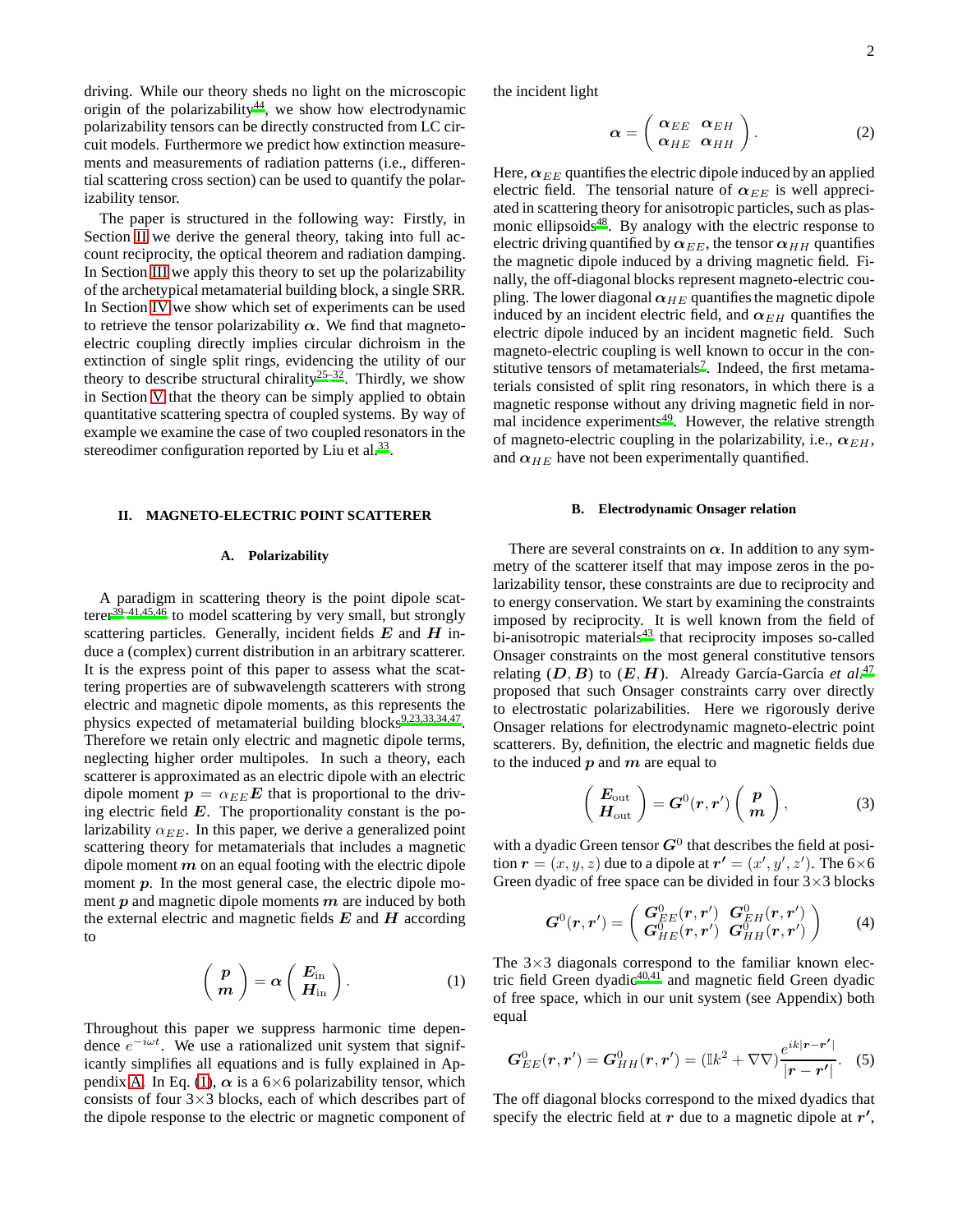respectively the magnetic field at  $r$  due to an electric dipole at  $r'$ . Explicitly:

$$
G_{EH}^{0}(\mathbf{r}, \mathbf{r}') = -G_{HE}^{0}(\mathbf{r}, \mathbf{r}')
$$
  
=  $ik \begin{pmatrix} 0 & \partial_{z} & -\partial_{y} \\ -\partial_{z} & 0 & \partial_{x} \\ \partial_{y} & -\partial_{x} & 0 \end{pmatrix} \frac{e^{ik|\mathbf{r} - \mathbf{r}'|}}{|\mathbf{r} - \mathbf{r}'|}.$  (6)

In this work we focus solely on scatterers made from reciprocal constituents, as is commonly true for the metallic scatterers that constitute metamaterials. Since the materials that compose our scatterers (typically gold and silver) satisfy reciprocity microscopically, the polarizability tensor must also lead to a scattering theory that satisfies reciprocity.

To derive reciprocity constraints on  $\alpha$ , it is sufficient to examine the Green function in the presence of just one point scatterer at the origin. This Green function that quantifies the field at  $r_2$  due to a source at  $r_1$  in presence of a single scatterer at  $r_s$  can be written as<sup>[39](#page-11-5)[,40](#page-11-15)[,50](#page-11-16)</sup>

<span id="page-2-1"></span>
$$
G(r_1, r_2) = G^{0}(r_1, r_2) + G^{0}(r_2, r_s) \alpha G^{0}(r_s, r_1), \quad (7)
$$

Reciprocity requires for any Green function  $G$  (similarly split in four blocks) that

<span id="page-2-0"></span>
$$
\begin{pmatrix}\nG_{EE}(r_2, r_1) & G_{EH}(r_2, r_1) \\
G_{HE}(r_2, r_1) & G_{HH}(r_2, r_1)\n\end{pmatrix} = \n\begin{pmatrix}\nG_{EE}(r_1, r_2) & -G_{EH}(r_1, r_2) \\
-G_{HE}(r_1, r_2) & G_{HH}(r_1, r_2)\n\end{pmatrix}^T
$$
\n(8)

which is equivalent to noting that swapping source and detector leaves the detected field unchanged, up to a change in sign. Specifically, Lorentz reciprocity requires a transpose for the diagonal  $3\times3$  blocks, meaning that swapping a detector and source of like character leaves the detected field unchanged. An extra minus occurs for the off-diagonal terms, *i.e.*, when swapping a magnetic (electric) detector with an electric (magnetic) source. It is easy to verify that Eq. [\(8\)](#page-2-0) is indeed satisfied by the free space Green function  $G^0$ .

Using this fact, we evaluate Eq. [\(8\)](#page-2-0) for the Green function in Eq. [\(7\)](#page-2-1) to find if reciprocity constrains  $\alpha$ . Since reciprocity is clearly satisfied for the first term in Eq. [\(7\)](#page-2-1), we now focus on the second term

$$
\boldsymbol{G}^0(\boldsymbol{r}_2,\boldsymbol{r}_s)\boldsymbol{\alpha}\boldsymbol{G}^0(\boldsymbol{r}_s,\boldsymbol{r}_1)=\boldsymbol{G}^0(\boldsymbol{r}_1,\boldsymbol{r}_s)\boldsymbol{\alpha}\boldsymbol{G}^0(\boldsymbol{r}_s,\boldsymbol{r}_2). \quad (9)
$$

Expanding the matrix products in Eq. [\(8\)](#page-2-0) while making use of the reciprocity of the free Green function results in the Onsager relations for the dynamic polarizability:

$$
\boldsymbol{\alpha}_{EE} = \boldsymbol{\alpha}_{EE}^T, \quad \boldsymbol{\alpha}_{HH} = \boldsymbol{\alpha}_{HH}^T, \quad \text{and} \quad \boldsymbol{\alpha}_{EH} = -\boldsymbol{\alpha}_{HE}^T
$$
\n(10)

These relations are identical in form to the Onsager relations for constitutive tensors $43$ , but are now derived on very different grounds for the polarizability of electrodynamically consistent point scatterers. This gratifying result shows that the

general point dipoles proposed in this work can be used as microscopic building blocks for an exact scattering theory that describes the formation of bi-anisotropic media from dense lattices of scatterers in the effective medium limit. Indeed, since the point scattering building blocks fulfill the Onsager constraints, they are natural building blocks to derive effective media constitutive tensors by homogenization that also satisfy the Onsager relations.

### **C. Optical theorem**

It is well known in point scattering theory for electric dipoles that polarizability tensors are not solely limited by reciprocity and spatial symmetry, but also fundamentally by energy conservation. Indeed, energy conservation imposes an 'optical theorem' that constrains the polarizability of an electric dipole scatterer to ensure that (in absence of material absorption) extinction equals scatterin[g](#page-11-15)<sup>40</sup>. We proceed to examine these constraints imposed on  $\alpha$ . Let us first recapitu-late the well known case of a scalar electric scatterer<sup>[39](#page-11-5)[,40](#page-11-15)</sup>. An electric scatterer will absorb and scatter part of the incoming light, that together make up the extinction of a dipole. Extinction for an electric scatterer corresponds to the work done by the incident field  $E$  in order to drive the dipole  $p$ . The work per optical cycle needed to drive  $p$  equals  $W = \ll \text{Re}E \cdot \text{Re} \frac{d\hat{p}}{dt} \gg$ , where  $\ll \gg$  indicates cycle averaging. Evaluating the work per cycle, and dividing it by the incident intensity  $I_{\text{in}} = |\mathbf{E}|^2 / 2Z$  (Z the impedance of the host medium) leads to  $\sigma_{\text{ext}} = W/I_{\text{in}} = 4\pi k \text{Im}\alpha_{EE}$ . Scattering corresponds to far field radiation radiated by the dipole p. According to Larmor, the cycle-averaged scattered power  $\sin^{51} P = \frac{4\pi k^4}{3Z} |\mathbf{p}|^2$  $\sin^{51} P = \frac{4\pi k^4}{3Z} |\mathbf{p}|^2$  $\sin^{51} P = \frac{4\pi k^4}{3Z} |\mathbf{p}|^2$ . Hence one obtains the well known cross sections

$$
\sigma_{\text{ext}} = 4\pi k \text{Im}\alpha_{EE} \quad \text{and} \quad \sigma_{\text{scatt}} = \frac{8\pi}{3} k^4 |\alpha_{EE}|^2. \tag{11}
$$

Equating extinction to scattering for nonabsorbing particles to impose energy conservation, gives rise to the optical theorem for the polarizability

<span id="page-2-3"></span>
$$
\mathrm{Im}\alpha = \frac{2}{3}k^3|\alpha_{EE}|^2\tag{12}
$$

This equation for instance shows the well-known fact that a real (electrostatic)  $\alpha_0$ , such as Rayleigh's polarizability  $\alpha =$  $3V(\epsilon-1)/(\epsilon+2)$  for a small sphere of dielectric constant  $\epsilon$ , never satisfies the optical theorem<sup>[52](#page-11-18)</sup>. An electrostatic  $\alpha_0$ can be made to satisfy the optical theorem by adding radiation damping[40](#page-11-15)[,41](#page-11-6) to obtain the dynamic polarizability

<span id="page-2-2"></span>
$$
\frac{1}{\alpha} = \frac{1}{\alpha_0} - i\frac{2}{3}k^3.
$$
 (13)

,

It is easy to verify that the albedo of a scatterer with polarizability given by Eq. [\(13\)](#page-2-2) is

$$
a = \frac{\sigma_{\text{scat}}}{\sigma_{\text{ext}}} = \frac{1}{1 + \frac{2}{3}k^3 \text{Im}\alpha_0}
$$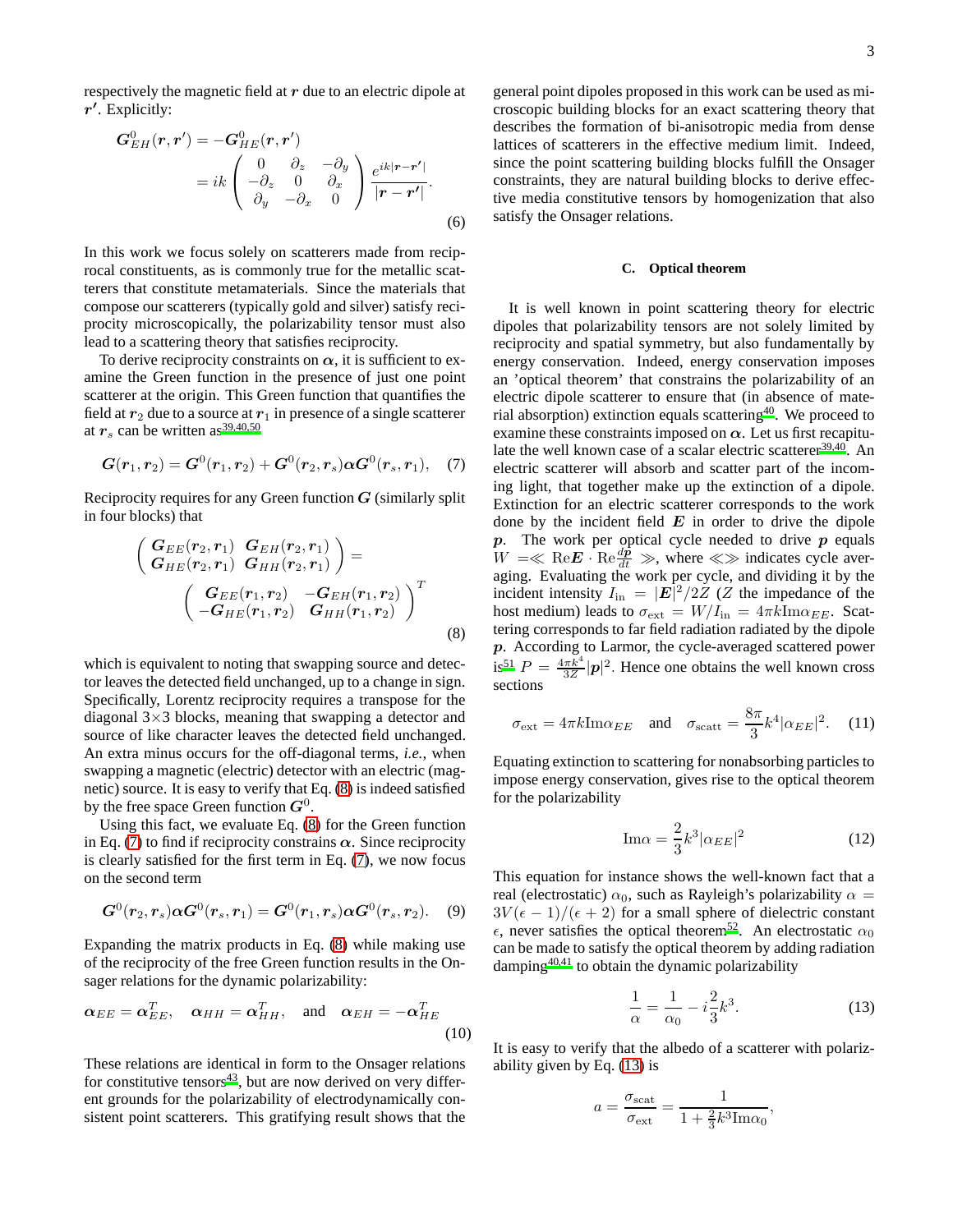confirming that radiation damping indeed transforms any lossless electrostatic polarizability (Im $\alpha_0 = 0$ ) into a scatterer that satisfies the optical theorem. Also material loss included in  $\alpha_0$  via  $\epsilon$  evidently leads to a lossy scatterer  $a < 1$ , as expected. Many alternative derivations of Eq. [\(13\)](#page-2-2) have appeared, for instance by making a size parameter expansion of dipolar Mie coefficients<sup>[53](#page-11-19)</sup>.

Inspired by the case of a simple electric dipole, we now generalize the optical theorem and the concept of radiation damping to the full 6x6 tensorial polarizability of arbitrary magneto-electric scatterers. In this case, the work done per unit cycle by the incident field  $E_{\text{in}}$  and  $H_{\text{in}}$  to drive p and m is equal to

$$
W = \ll \text{Re} \mathbf{E}_{in} \cdot \text{Re} \frac{dp}{dt} + \text{Re} \mathbf{H}_{in} \cdot \text{Re} \frac{dm}{dt} \gg (14)
$$

which evaluates to

$$
W = \frac{2\pi}{Z} k \text{Im} \left[ \left( \begin{array}{cc} \boldsymbol{E}_{\text{in}} & \boldsymbol{H}_{\text{in}} \end{array} \right)^* \boldsymbol{\alpha} \left( \begin{array}{c} \boldsymbol{E}_{\text{in}} \\ \boldsymbol{H}_{\text{in}} \end{array} \right) \right], \qquad (15)
$$

where  $(\cdot)^*$  indicates complex conjugate. The power per solid angle radiated by the induced dipoles in a direction specified by a unit vector  $\hat{r}$  is easily found by calculating the far-field Poynting vector from Eq. [\(3\)](#page-1-2). The result is composed of three terms:

<span id="page-3-0"></span>
$$
\frac{dP}{d\Omega} = \frac{dP_p}{d\Omega} + \frac{dP_m}{d\Omega} + \frac{k^4}{2Z} \text{Re}(\boldsymbol{p} \times \boldsymbol{m}) \cdot \hat{\boldsymbol{r}},\qquad(16)
$$

The first term in Eq. [\(16\)](#page-3-0) represents the scattered radiation of just the electric dipole  $p$ , which integrates to a total scattered power given by Larmor's formula. The second term in Eq. [\(16\)](#page-3-0) represents the radiation pattern of just the magnetic dipole  $m$ , again given by Larmor's formula. Note that both terms simply represent the well known  $\sin^2 \theta$  donut shaped radiation pattern for  $p$  and  $m$ . The third term, however, can completely change the radiation pattern, as it contains the interference between the fields of  $p$  and  $m$ . Hence the relative phase between the induced  $p$  and  $m$  is important for the differential scattering cross section. To obtain the total scattered power, one should integrate Eq. [\(16\)](#page-3-0) over all solid angle. The interference term integrates to 0, as is easily seen from the fact it is an odd function of  $\hat{r}$ . Therefore, Larmor's formula immediately generalizes, and the scattering cross section equals:

$$
P = \frac{4\pi}{3Z} k^4 \left\| \frac{\boldsymbol{p}}{\boldsymbol{m}} \right\|^2.
$$
 (17)

Equating extinction to scattering results in a condition that must be satisfied for any incident field  $(E_{\text{in}}, H_{\text{in}})$ 

<span id="page-3-1"></span>
$$
\operatorname{Im}\left[\left(\begin{array}{cc} \boldsymbol{E}_{\mathrm{in}} & \boldsymbol{H}_{\mathrm{in}}\end{array}\right)^{*}\boldsymbol{\alpha}\left(\begin{array}{c} \boldsymbol{E}_{\mathrm{in}} \\ \boldsymbol{H}_{\mathrm{in}}\end{array}\right)\right]=\frac{2}{3}k^{3}\left[\left(\begin{array}{cc} \boldsymbol{E}_{\mathrm{in}} & \boldsymbol{H}_{\mathrm{in}}\end{array}\right)^{*}\boldsymbol{\alpha}^{*T}\boldsymbol{\alpha}\left(\begin{array}{c} \boldsymbol{E}_{\mathrm{in}} \\ \boldsymbol{H}_{\mathrm{in}}\end{array}\right)\right],\tag{18}
$$

Due to the tensorial character of  $\alpha$  it is not immediately evident how to extract a useful optical theorem that constrains just the polarizability tensor  $\alpha$  without reference to any incident field  $(E_{\text{in}}, H_{\text{in}})$ . In order to eliminate  $(E_{\text{in}}, H_{\text{in}})$  we make the assumption (verified below for split rings) that  $\alpha$  can be diagonalized. We call the eigenvectors  $v_i$ , and denote the eigenvalues, which we will refer to as 'eigenpolarizabilities', with  $A_i$ . Expanding the incident field at the position of the origin in the orthogonal eigenvectors

$$
\left(\begin{array}{c}\nE_{\text{in}} \\
H_{\text{in}}\n\end{array}\right) = \sum_{i} c_i \mathbf{v}_i,\tag{19}
$$

and with  $\boldsymbol{\alpha v}_i = A_i \boldsymbol{v}_i$  and  $\langle \boldsymbol{v}_i | \boldsymbol{v}_j \rangle = \delta_{ij}$ , Eq. [\(18\)](#page-3-1) reduces to

$$
\frac{2}{3}k^3 \sum_{i=1}^6 |c_i|^2 |A_i|^2 \ge \sum_{i=1}^6 |c_i|^2 \text{Im} A_i,\tag{20}
$$

with strict equality for lossless scatterers. Since this equation must be satisfied for any choice of incident wave (i.e., any combination of  $c_i$ ), we find a generalized optical theorem for  $6\times6$  polarizability tensors that can be expressed in terms of the eigenpolarizabilities as

<span id="page-3-2"></span>
$$
\frac{2}{3}k^3|A_i|^2 \geq \text{Im}A_i \qquad \forall i = 1...6, \tag{21}
$$

again with strict equality for lossless scatterers. Eq. [\(21\)](#page-3-2) implies that the polarizability tensor represents an energy conserving scatterer, if and only if each of its 6 eigenpolarizabilities are chosen to satisfy the simple scalar optical theorem (Eq. [\(12\)](#page-2-3)) derived for electric scatterers. This general optical theorem highlights the importance of two new quantities: the eigenpolarizabilities, and the corresponding eigenvectors of the point scatterer polarizability.

In Eq. [\(13\)](#page-2-2) we reviewed the well-known addition of radiation damping required to make electrostatic polarizabilities satisfy the optical theorem. Since metamaterial scatterers are frequently treated via electrostatic circuit models, it would be extremely fruitful to generalize this method to general  $6\times6$ electrostatic polarizability tensors. It is now evident, that we can simply apply the scalar recipe to each eigenpolarizability separately. An alternative notation for this method is:

<span id="page-3-3"></span>
$$
\boldsymbol{\alpha}^{-1} = \boldsymbol{\alpha}_0^{-1} - \frac{2}{3} k^3 i \mathbb{I}
$$
 (22)

We note that this expression, which is identical to Eq.  $(13)$ upon replacement of  $1/(\cdot)$  by matrix inversion, provides a unique relation to translate a magneto-/electrostatic polarizability tensor  $\alpha_0$  derived from RLC circuit theory, to the corresponding electrodynamic polarizability that satisfies the optical theorem. We can hence consistently assess how intuitive ideas based on a microscopic RLC circuit model for electrostatic dipoles lead to quantitative predictions for extinction, scattering, as well as resonance hybridization, diffraction and super/sub radiant damping in coupled systems, such as periodic systems, or arbitrary finite clusters.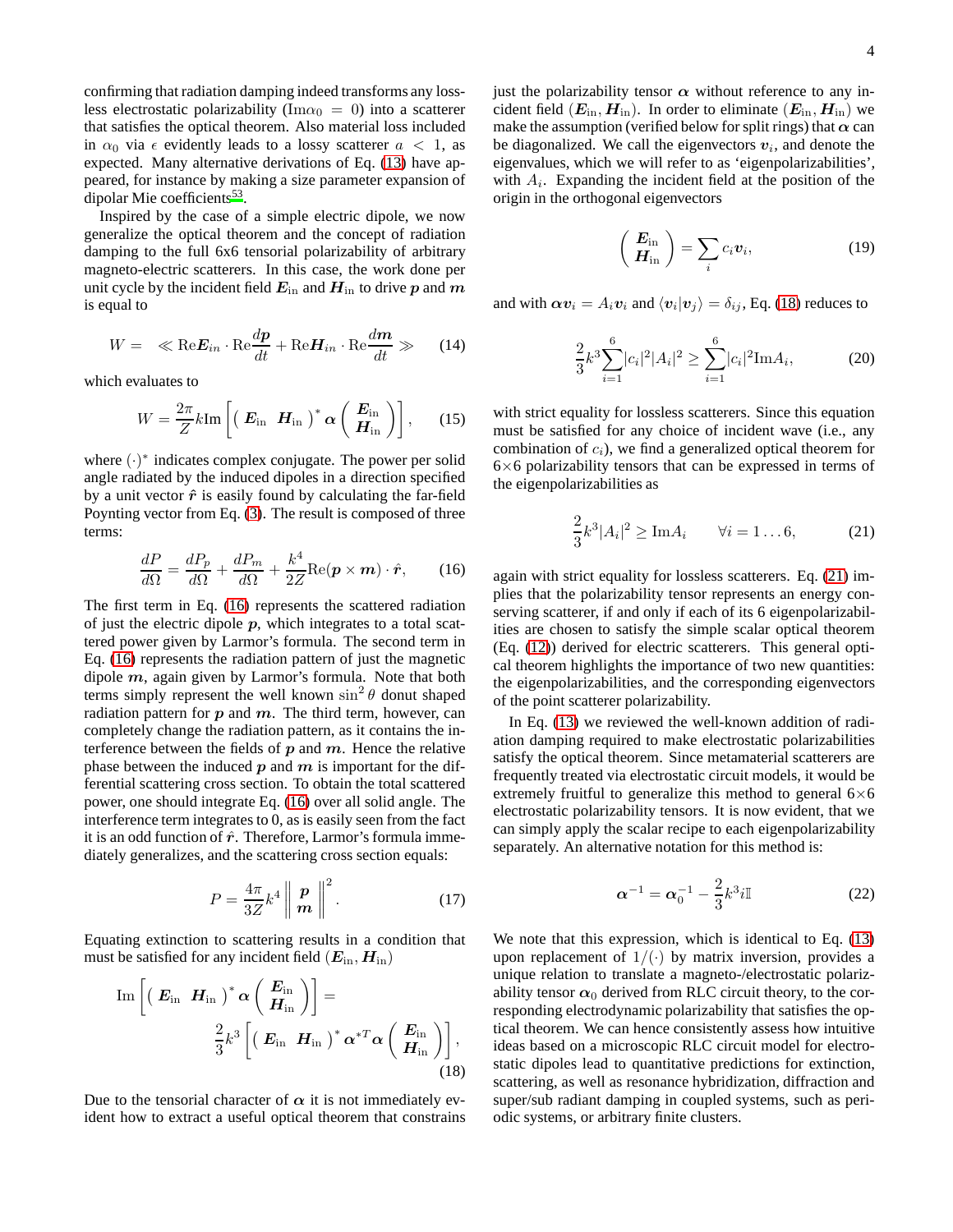

<span id="page-4-1"></span>FIG. 1. Split ring radiation patterns corresponding to the polarizability tensor eigenvectors. Panel (a): (Sketch) A single split ring resonator can have an electric dipole moment  $p$  along the x-axis due to charging of the split. Circulating current  $j$  in the ring gives rise to a magnetic dipole moment  $m$  in the z-direction. Panels (b,c): Radiation patterns of the two eigenmodes of an SRR in the case of no off-diagonal magnetoelectric coupling ( $\eta_E = 0.7$ ,  $\eta_H = 0.3$ ,  $\eta_C = 0$ ). The electric dipole moment oriented along the x-axis radiates most of its amplitude in the  $ky, kz$  plane, while the magnetic dipole oriented along the z-axis radiates mostly into the  $kx, ky$  plane. Panels (d,e): radiation patterns of the eigenvectors with magneto-electric cross coupling ( $\eta_C = 0.4$ ). Panel (f): indication of the polarization of the light radiated by the eigenvector with largest eigenvalue (panel (c)). Light is linearly polarized for wave vectors along the cartesian axes, but elliptically polarized in general. The direction of strongest circular dichroism in extinction and scattering is in the  $xz$ -plane.

### <span id="page-4-0"></span>**III. POLARIZABILITY OF SPLIT RING RESONATORS**

### **A. Symmetry**

As an example of our general theory we consider the specific example of split ring resonators. The electrostatic polarizability of split ring resonators was discussed for instance by Garcìa-Garcìa et al<sup>[47](#page-11-12)</sup>. We consider the LC resonance of an infinitely thin split ring in the  $xy$  plane, with split oriented along the  $x$  axis, as shown in Fig. [1\(](#page-4-1)a). Incident electric field polarized along the  $x$  direction gives rise to an electric dipole  $\boldsymbol{p}=(\alpha_{EE}^{xx}E_{x},0,0)$  oriented along the split of the SRR. As in an LC circuit, the charge separation generated over the capacitive split relaxes as a circulating current, hence giving rise to a magnetic dipole  $\mathbf{m} = (0, 0, \alpha_{HE}^{zx} E_x)$  in the z direction, in response to a driving E-field along  $x^{54}$  $x^{54}$ . The same is valid vice versa: an applied magnetic field along z induces a magnetic dipole moment  $m = (0, 0, \alpha_{HH}^{zz} H_z)$  along the z direction. The associated current accumulates at the gap, giving rise to an electric dipole moment  $p = (\alpha_{HE}^{xz} H_z, 0, 0)$  driven by  $H_z$ . If we assume that the LC resonance really only involves  $p_x$ and  $m_z$ , we find that the polarizability tensor is filled with zeros, except for the four contributions described above. Hence

$$
\boldsymbol{\alpha}_{SRR} = \begin{pmatrix} \alpha_{EE}^{xx} & 0 & \dots & 0 & \alpha_{EH}^{xz} \\ 0 & & & & 0 \\ \vdots & & \ddots & & \vdots \\ 0 & & & 0 & \\ \alpha_{HE}^{zx} & 0 & \dots & 0 & \alpha_{HH}^{zz} \end{pmatrix} .
$$
 (23)

The symmetry constraints that set which elements of  $\alpha_{SRR}$ are zero, are valid both for the electrodynamic and electrostatic polarizability of split rings.

### **B. Quasi-electrostatic RLC model**

We will now construct the electrodynamic polarizability by starting from an electrostatic polarizability derived from a single resonant RLC equation of motion. Therefore we take a common resonant frequency dependence out of the tensor elements, writing

<span id="page-4-2"></span>
$$
\alpha_{SRR}^{\text{static}} = \alpha(\omega) \begin{pmatrix} \eta_E & 0 & \dots & 0 & i\eta_C \\ 0 & & & & 0 \\ \vdots & & \ddots & & \vdots \\ 0 & & & 0 & 0 \\ -i\eta_C & 0 & \dots & 0 & \eta_H \end{pmatrix}, \qquad (24)
$$

where  $\eta_E$ ,  $\eta_C$  and  $\eta_H$  are constant and  $\alpha(\omega)$  is a Lorentzian prefactor

<span id="page-4-3"></span>
$$
\alpha(\omega) = \frac{\omega_0^2 V}{\omega_0^2 - \omega^2 - i\omega \gamma}.
$$
 (25)

Here,  $\omega_0$  is the SRR resonance frequency  $\omega_0 \approx \frac{1}{\sqrt{LC}}$ ,  $\gamma$  is the damping rate due to the Ohmic loss of gold and  $\dot{V}$  is the physical particle volume. As in the plasmonic case, this approximation is coined 'quasi-static', as it does contain frequency  $\omega$ , but does not contain the velocity of light c. The polarizability obtained from the quasi-static polarizability once the radiation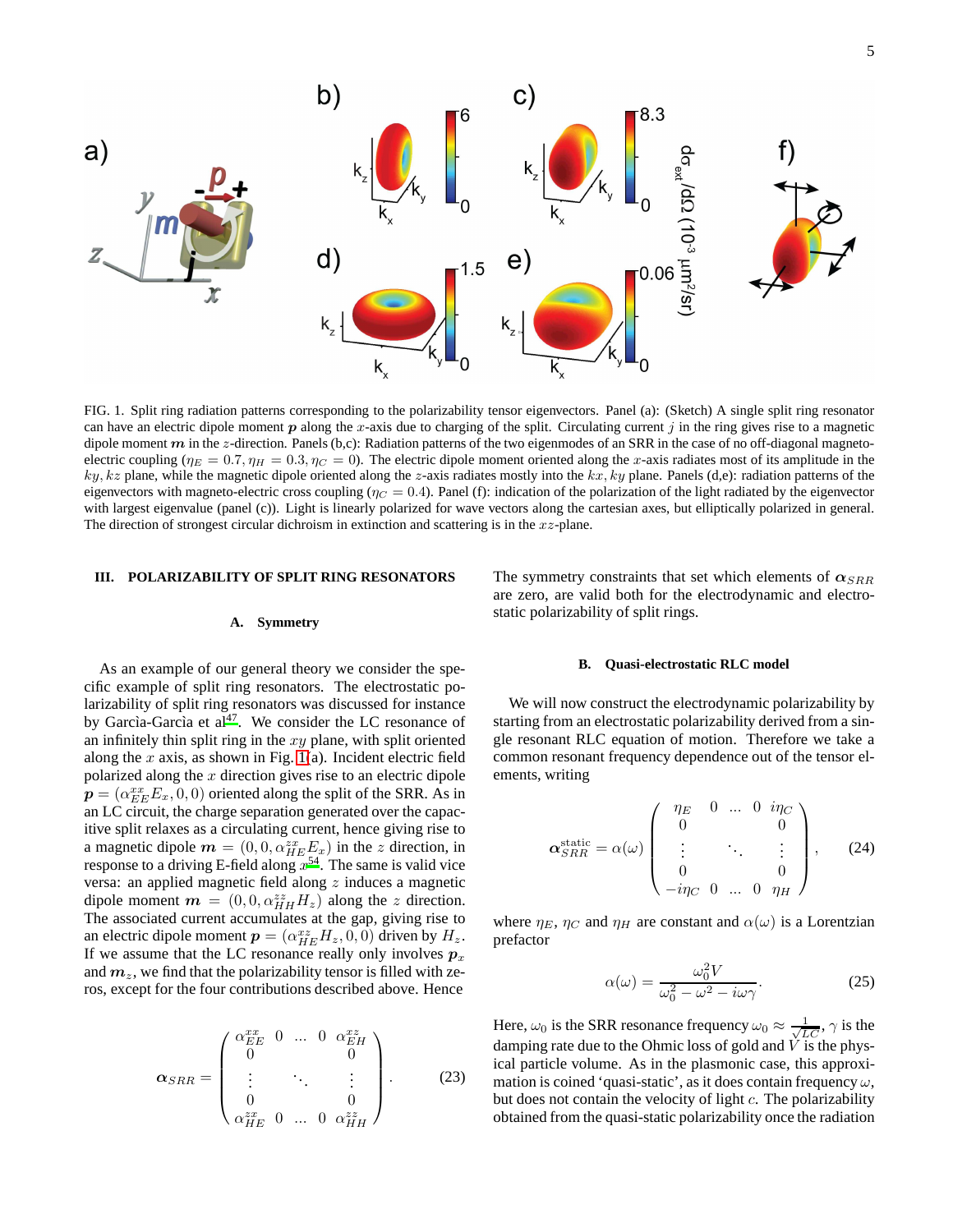damping term is added (section [III C](#page-5-1) Eq. [\(22\)](#page-3-3)) is called 'dynamic polarizability'. In this formulation, all the frequency dependence, and the units of  $\alpha_{SRR}$  are contained in  $\alpha(\omega)$ . The parameters  $\eta_E$ ,  $\eta_H$  and  $\eta_C$  are dimensionless. For a lossless split ring  $\eta_E$ ,  $\eta_H$  and  $\eta_C$  are all real. We assume that all losses are introduced via  $\gamma$ . To determine the sign of  $\eta_E$ ,  $\eta_H$ and  $\eta_C$ , we expect that for very slow driving the charge (current) on the capacitor directly follows the driving  $E(H)$ -field, implying  $\eta_E > 0$  and  $\eta_H > 0$ . The sign of  $\eta_C$  follows similar reasoning, After charge build-up, charge associated with a  $\boldsymbol{p}_x = \mathrm{Re}(\alpha(\omega)\eta_E e^{-i\omega t}E_x)$  relaxes as counter-clockwise current, giving rise to a negative  $m_z = \text{Re}(\alpha(\omega)i\eta_C e^{-i\omega t} E_x)$ , implying that sign  $\eta_C = \text{sign}\,\eta_E$ .

## <span id="page-5-1"></span>**C. Limit on magneto-electric coupling**

Having constructed an electrostatic polarizability in accordance with RLC circuit models proposed in earlier reports, we apply radiation damping according to Eq. [\(22\)](#page-3-3) to obtain a scatterer that has a correct energy balance:

<span id="page-5-2"></span>
$$
\alpha_{SRR}^{-1} = (\alpha_{SRR}^{\text{static}})^{-1} - \frac{2}{3}k^3 \mathbb{I}.
$$
 (26)

So far we have not explicitly discussed absorption loss, except through the inclusion of the material damping constant  $\gamma$  in the quasi-static polarizability. Starting from a quasi-static polarizability with quasi-static eigenpolarizabilities  $A_i^{\text{static}}$ , the albedo for each eigenillumination  $v_i$  can be expressed as

$$
a_i = \frac{1}{1 + \frac{2}{3}k^3 \text{Im} A_i^{\text{static}}}.
$$
 (27)

It follows that for any lossy scatterer the imaginary part of each eigenvalue  $A_i^{\text{static}}$  of the electrostatic polarizability tensor must be positive to ensure  $0 \le a \le 1$ . In the case of a tensorial  $\alpha$  with loss included as in Eq. [\(24\)](#page-4-2), [\(25\)](#page-4-3), one needs to explicitly verify that each eigenvalue has positive imaginary part. The eigenvalues of Eq. [\(24\)](#page-4-2) are  $A_{\pm}^{\text{static}} = \alpha(\omega)\lambda_{\pm}$  with  $\lambda_{\pm} = \frac{\eta_E + \eta_H \pm \sqrt{(\eta_E - \eta_H)^2 + 4\eta_C^2}}{r^2}$ . Since  $\text{Im}(\alpha(\omega)) \geq 0$  and  $\lambda_{\pm}$  are real, we find that both eigenvalues have positive imaginary part only if both  $\lambda_+$  and  $\lambda_-$  are positive. Thus, loss sets an additional constraint on the polarizability tensor, and limits the magneto-electric coupling to

$$
|\eta_C| \le \sqrt{\eta_E \eta_H}.\tag{28}
$$

This result implies a very important limitation on magnetoelectric scatterers: it states that a magneto-electric cross coupling  $(\eta_C)$  can only be generated if there is a sufficiently strong directly electric, and directly magnetic response. We note that this constraint is very similar to the constraint on the magneto-electric cross coupling in constitutive tensors derived for homogeneous bi-anisotropic media in Ref. [43](#page-11-8) that recently attracted attention in the framework of proposals for repulsive Casimir forces<sup>[55](#page-11-21)[,56](#page-11-22)</sup>. While our derivation was specific for split rings, we note that similar constraints hold for all magneto-electric scatterers. In the presence of material loss, the magneto-electric coupling terms are limited by the fact that all electrostatic eigenpolarizabilities must have positive imaginary part.

# <span id="page-5-0"></span>**IV. PREDICTED SCATTERING PROPERTIES OF SINGLE SPLIT RINGS**

In the remainder of the paper we discuss some insights that the proposed magneto-electric point scattering theory provides in how split rings scatter. In this section we will consider the eigenmodes and the radiation patterns of a single SRR for  $\alpha$  given by Eq. [\(26\)](#page-5-2). Next, we predict which set of experiments will provide full information on the elements of the polarizability tensor. We will show how the extinction cross sections can be translated back to retrieve SRR polarizabilities and magneto-electric cross polarizabilities of a single SRR. Although the results we present are general, we use a specific set of parameters for all the figures presented in this paper. These parameters are chosen to fit to the properties of split rings that are resonant at  $\lambda = 1.5 \,\mu \text{m} \left(\frac{\omega_0}{2\pi} \right) = 200 \,\text{THz}$ and that consist of 200 by 200 nm gold split rings with a thickness of 30 nm and a gap width of 90 nm. Thus we take  $V = 200 \times 200 \times 30$  nm<sup>3</sup>. We set the damping rate to be that of gold  $\gamma = 1.25 \cdot 10^{14}$  s<sup>-1</sup> as fitted to optical constants tabulated in in Ref. [57](#page-11-23). We use  $\eta_E = 0.7$ ,  $\eta_H = 0.3$  and  $\eta_C = 0.4$ . These parameters were chosen because (A) they reproduce quantitatively the extinction cross section under nor-mal incidence along the z-axis measured by Husnik et al.<sup>[17](#page-10-12)</sup>, and (B) they fit well to our transmission data on arrays of dif-ferent densities of split rings taken at normal incidence<sup>[9](#page-10-23)</sup> and as a function of incidence angle<sup>[58](#page-11-24)</sup>. The chosen values correspond to on-resonance polarizabilities  $\alpha_{EE} = 4.6V$ ,  $\alpha_{HH} = 2.1V$ and  $\alpha_{EH} = 2.5V$ , all well in excess of the physical SRR volume  $V$  as is typical for strong scatterers. Finally, we note that the calculated albedo fits well to the albedo  $a = 0.5$  to 0.75 calculated by FDTD by Husnik et al.<sup>[17](#page-10-12)</sup>.

# **A. Radiation patterns and eigenvectors of the polarizability tensor**

In Fig. [1,](#page-4-1) we consider the eigenstates of the split ring polarizability tensor presented in Eq. [\(26\)](#page-5-2). We first assume that the cross coupling terms are absent, i.e.,  $\eta_C = 0$ , in which case the polarizability tensor is diagonal, with eigenpolarizabilities  $\alpha(\omega)\eta_E$  and  $\alpha(\omega)\eta_H$ . The corresponding orthogonal eigenmodes are  $(p_x, m_z) = (1, 0)$  and  $(p_x, m_z) = (0, 1)$ . Figures [1](#page-4-1) (b) and (c) show radiation patterns of the two eigenmodes. Figure [1\(](#page-4-1)b) shows the radiation pattern of the purely electric eigenmode  $(p_x, m_z) = (1, 0)$  and Fig. [1\(](#page-4-1)c) shows the radiation pattern of the purely magnetic eigenmode  $(p_x, m_z) = (0, 1)$ . Note that both  $p_x$  and  $m_z$  radiate as simple dipoles with a  $\sin^2 \theta$  far field radiation pat- $\text{term}^{51}$ . The two eige[n](#page-11-17)modes can be selectively excited by impinging with a plane wave incident along the  $z$ -axis with  $x$ polarized E-field (electric eigenmode), or with a plane wave incident along the x-axis with y-polarization (z-polarized  $H$ -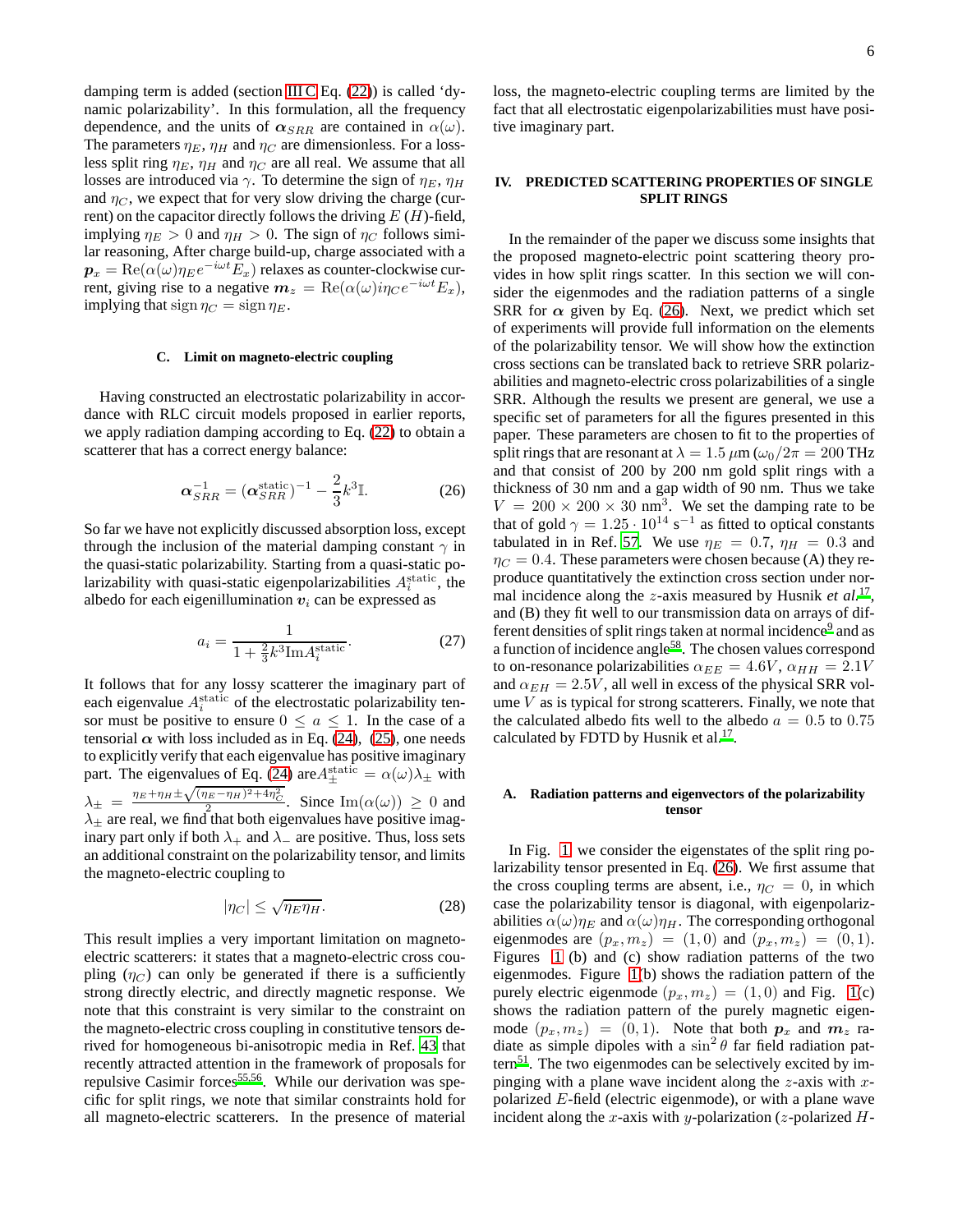7

field, magnetic eigenmode). The extinction cross section of a single split ring at these two incidence conditions is set by  $\sigma_{\text{ext}} = 4\pi k \text{Im}(\alpha_{EE})$  and  $\sigma_{\text{ext}} = 4\pi k \text{Im}(\alpha_{HH})$ .

Next, we consider extinction and eigenmodes for arbitrary values of the cross coupling. It is easy to see that the extinction cross section at the two special illumination conditions (incident along  $z$ ,  $x$ -polarized, respectively, incident along  $x$ , with y-polarization) remain equal to  $\sigma_{ext} = 4\pi k \text{Im}(\alpha_{EE})$ and  $\sigma_{ext} = 4\pi k \text{Im}(\alpha_{HH})$ . However, for nonzero  $\eta_C$ , these incidence conditions and polarizabilities do not correspond anymore to the eigenvalues and eigenvectors of the polarizability tensor, which now have mixed magneto-electric character. In the extreme case of strongest magneto-electric coupling ( $\eta_C = \sqrt{\eta_E \eta_H}$ ), the eigenvectors reduce to  $(p_x, m_z)$  =  $(1, i\sqrt{\eta_E/\eta_H})$  and  $(p_x, m_z) = (1, -i\sqrt{\eta_H/\eta_E})$ . The associated far-field radiation patterns of these eigenvectors correspond to coherent superpositions of the radiation pattern of an x-oriented electric dipole, and a z-oriented magnetic dipole, with a quarter wave phase difference. Figures  $1(d,e)$  show the on-resonance radiation pattern, assuming  $\eta_E = 0.7$ ,  $\eta_H = 0.3$ and  $\eta_C$  =0.4. Note that these parameters are close to the limit of strongest possible magneto-electric coupling. Figures [1\(](#page-4-1)d,e) reveal that the radiation pattern of each eigenmode is non-dipolar. Rather than a  $\sin^2 \theta$  donut-shaped pattern, an elongated radiation pattern occurs, with maximum extent in the y-direction. The polarization in the far field is linear for directions along the cartesian axis, but is generally elliptical.

### **B. Extinction cross sections to measure polarizability**

Figure [2](#page-7-1) shows the extinction cross section predicted by our point scattering model of a single split ring for different incidence conditions. In Fig. [2\(](#page-7-1)a), the incident wave vector is swept from the  $z$ -direction to the  $y$ -direction, while maintaining x− polarized light. For this set of incidence conditions the resulting extinction cross sections only depend on  $\alpha_{EE}$  and  $\alpha_{HH}$ , and are entirely independent of the offdiagonal coupling strength  $\alpha_{EH}$ . The cross section increases from  $\sigma_{\text{ext}} = 4\pi k \text{Im}\alpha_{EE}$  as the split ring is only driven by the incident  $E_x$  field when light is incident along z, to  $\sigma_{\text{ext}} = 4\pi k(\text{Im}\alpha_{EE} + \text{Im}\alpha_{HH})$ , as the split ring is driven by the incident  $E_x$  field plus the incident  $H_z$  field. When the wavevector is rotated to the the  $x$ -axis, the extinction cross section diminishes to  $4\pi k \text{Im}\alpha_{HH}$ , as the split ring is only driven by  $H_z$ . The chosen values  $\eta_E = 0.7, \eta_H = 0.3$ and  $\eta_C = 0.4$  that we also used for Fig. [1\(](#page-4-1)d,e) yield extinction cross sections  $\sigma_{ext} = 4\pi k \text{Im}\alpha_{EE} = 0.29 \ \mu \text{m}^2$  and  $\sigma_{\rm ext}$  =  $4\pi k \text{Im}\alpha_{HH}$  = 0.13  $\mu$ m<sup>2</sup>. The predicted  $\sigma_{\rm ext}$  =  $4\pi k \text{Im}\alpha_{EE} = 0.29 \ \mu \text{m}^2$  is consistent with the measurement  $(\sigma_{\text{ext}} = 0.3 \ \mu \text{m}^2)$  reported by Husnik et al.<sup>[17](#page-10-12)</sup>. It is important to note that measurements along cartesian incidence directions and with linear cartesian polarizations yield only the diagonal elements of the polarizability tensor. Indeed, the proposed measurements form a redundant set of measurements of  $\alpha_{EE}, \alpha_{HH}$ , and  $(\alpha_{EE} + \alpha_{HH})$ , but do not provide any insight into the magneto-electric cross coupling in the electrodynamic polarizability tensor.[59](#page-11-25)

In order to measure the eigenpolarizabilities, it is necessary to selectively address the eigenvectors of the polarizability tensor. As noted above, the eigenvectors in the case of strong magneto-electric coupling  $\eta_C \approx \sqrt{\eta_E \eta_H}$  tend to  $(p_x, m_z) = (1, i\sqrt{\eta_E/\eta_H})$  and  $(1, -i\sqrt{\eta_H/\eta_E})$ . These eigenvectors require simultaneous driving by  $E_x$  and  $H_z$ , with a quarter wave phase difference. We note that such fields can be generated by circularly polarized light with incident wave vector constrained to the xz-plane. Indeed, at maximally strong magneto-electric coupling and  $\eta_E = \eta_H$ , circularly polarized light incident at 45◦ from the z-axis would selectively excite exactly one eigenmode. Therefore, we expect angle-resolved extinction measurements for oppositely handed circularly polarized beams to reveal the eigenpolarizabilities. Figure [2\(](#page-7-1)b) plots the extinction cross section for right handed circular polarization, as a function of angle of incidence in the z-plane, for illumination tuned to the LC resonance frequency. Naturally, at normal incidence the extinction is exactly half the extinction obtained for linear polarization, as a consequence of the fact that  $E_y$  does not interact with the split ring at all. Strikingly, the extinction cross section is predicted to behave asymmetrically as a function of incidence angle. The extinction increases when going to positive angle and decreases when going to negative angle. Changing handedness is equivalent to swapping positive and negative angles. A detailed analysis shows that the maximum in extinction corresponds to the largest eigenvalue of the polarizability tensor  $(\sigma_{ext} = 2\pi k \text{Im}\alpha_+)$ , while the minimum in extinction corresponds to the smallest eigenvalue ( $\sigma_{ext} = 2\pi k \text{Im}\alpha_{-}$ ). Therefore, circularly polarized measurements reveal the eigenvalues of the polarizability tensor. Combining such circularly polarized extinction measurements with the measurements under cartesian incidence in Fig. [2\(](#page-7-1)a), therefore allows to extract all components of the polarizability tensor. In addition to the contrast in extinction, the angle at which the maximum circular dichroism occurs is a second, independent measure for the magneto-electric coupling strength. The measurements in Fig. [2\(](#page-7-1)a) and (b) together hence provide full, even redundant, information on  $\eta_E$ ,  $\eta_H$  and  $\eta_C$ .

### **C. Structural chirality**

The results plotted in Fig. [2\(](#page-7-1)b) show that magneto-electric coupling in the  $6\times 6$  polarizability tensor directly implies structural chirality. It is exhilarating that this interesting phenomenon first reported by $26,30$  $26,30$  for the transmission of arrays of scatterers is naturally present in the theory. However, while previous analysis of structural chirality focused on transmission through periodic arrays, we predict that circular dichroism already appears in the extinction cross section of a single split ring, with a strength set by how close the magnetoelectric coupling strength is to its limit  $\sqrt{\eta_E, \eta_H}$ . The circular dichroism in extinction occurs independently of whether there is material loss, as opposed to, e.g., asymmetric transmission phenomena through arrays, that are claimed to require dissipa- $\mu$ <sub>[30](#page-10-25)</sub>. For maximally magneto-electrically coupled systems, the smallest eigenvalue is identically zero, implying that such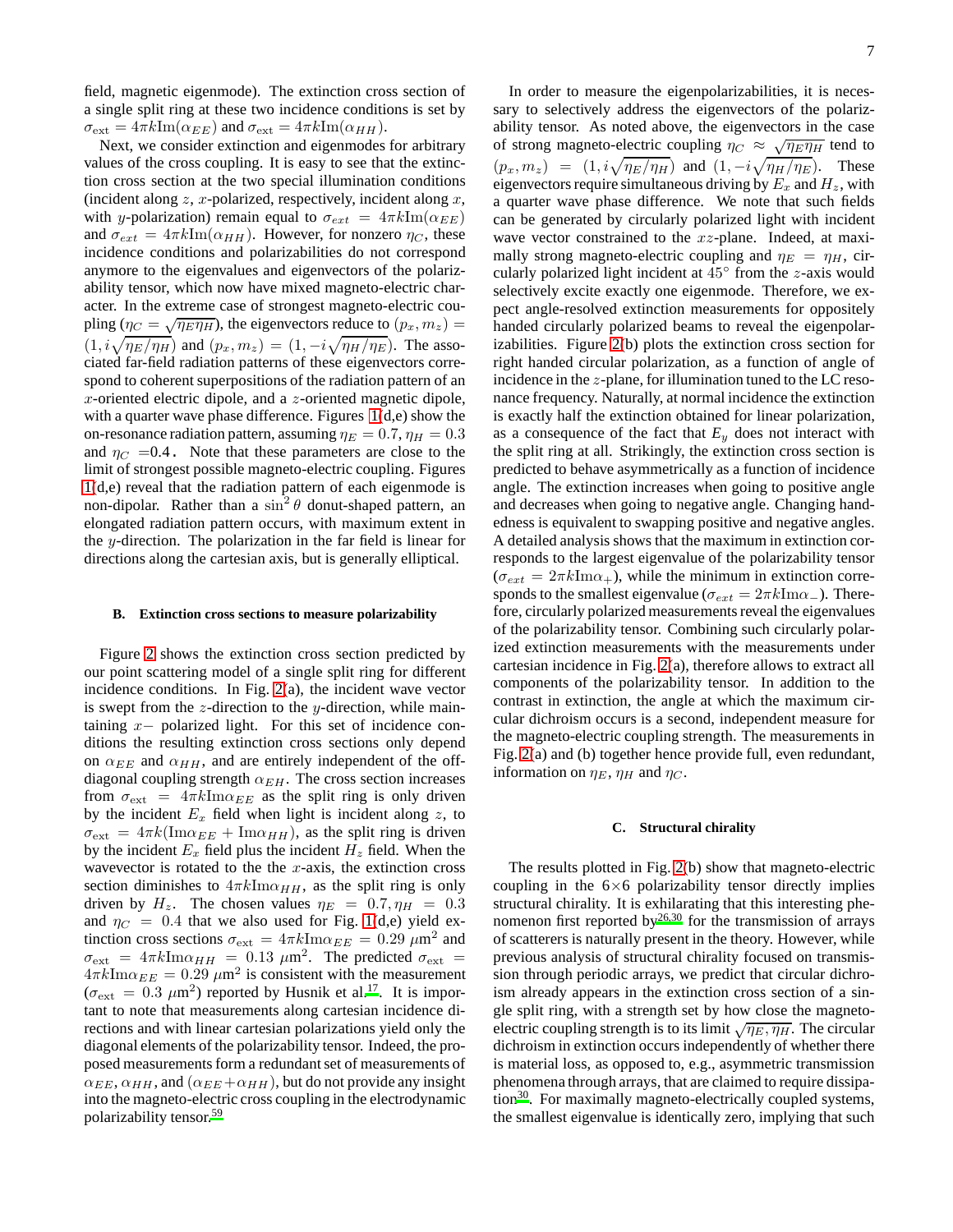

<span id="page-7-1"></span>FIG. 2. Extinction cross section  $\sigma_{ext}$  as a function of the illumination angle and polarization. Blue lines represent  $\sigma_{ext}$  for linearly polarized incident illumination, while red lines represent extinction for right handed circularly polarized illumination. Panel (a) shows extinction for incidence wave vectors ranging from  $k_z$  to  $k_y$  to  $k_x$ . At normal incidence with k along the z-axis,  $\sigma_{ext}$  is a measure for only  $\alpha_{EE}$  as  $E_x$  is the only driving field. Increasing the angle to 90° both polarizations  $E_x$  and  $H_z$  excite the dipoles in the SRR, so  $\sigma_{ext}$  is a measure for the sum of the terms on the diagonal of the polarizability tensor ( $\alpha_{EE} + \alpha_{HH}$ ). Changing the angle to couple only the  $H_z$  of the incident light to the SRR gives  $\sigma_{ext}$  that is a measure for purely  $\alpha_{HH}$ . Panel (b)  $\sigma_{ext}$  as a function of the incident angle in the xz-plane (wave vector ranging from  $-k_x$  to  $k_z$  to  $k_x$ ). For right-handed circular polarization minima and maxima in  $\sigma_{ext}$  occur as a function of angle, which are a measure for the eigenpolarizabilities  $\alpha_-\$  and  $\alpha_+$ , respectively. Both sets of measurements in panel (a) and (b) together provide information on all the components of the polarizability tensor,  $\alpha_{EE}$ ,  $\alpha_{HH}$ , and  $\alpha_{EH}$ .

1  $\mathbf{I}$  $\mathbf{I}$  $\mathbf{I}$ 

a scatterer is transparent for one circular polarization, and achieves its strongest scattering for the opposite handedness. We expect that our  $6\times 6$  polarizability tensor can be successfully used to describe all structurally chiral scatterers reported today, as well as clusters and periodic arrays thereof.

### <span id="page-7-0"></span>**V. A COUPLED SYSTEM: SPLIT RING DIMERS**

So far, this manuscript has focused purely on the scattering properties of single magneto-electric point scatterers. In the remainder of the paper we illustrate that our method can be easily used to analyze multiple scattering by magneto-electric scattering clusters. In order to calculate the response of a system of coupled magneto-electric dipoles, we generalize the general self-consistent equation that describes scattering of clusters of electric dipoles  $p$  as reviewed i[n](#page-11-6)<sup>41</sup>. Assuming a system of N magneto-electric point scatterers situated at positions  $r_1 \ldots r_N$ , the response upon illumination by an incident field  $(E_{in}({\bf r}), H_{in}({\bf r}))$  is determined by a set of N self consistent equations for the induced dipole moments in each scatterer. The dipole moment induced in scatterer  $n$  with polarizability tensor  $\alpha_n$  is

<span id="page-7-2"></span>
$$
\left(\begin{array}{c}p_n\\m_n\end{array}\right)=\boldsymbol{\alpha}_n\left[\left(\begin{array}{c}\boldsymbol{E}_{\text{in}}(\mathbf{r}_n)\\ \boldsymbol{H}_{\text{in}}(\mathbf{r}_n)\end{array}\right)+\sum_{\substack{q=1...N\\q\neq n}}\boldsymbol{G}^0(\boldsymbol{r}_n,\boldsymbol{r}_q)\left(\begin{array}{c}p_q\\m_q\end{array}\right)\right]
$$
(29)

Using this equation we can attempt to reinterpret recent measurements that evidence significant coupling in split rings in 2D arrays, as well as in oligomers<sup>[9](#page-10-23)[,23](#page-10-16)[,33](#page-11-1)[,34](#page-11-2)</sup>. Here we focus on the extinction of a dimer of split rings in socalled 'stere-odimer'configuration, first studied by Liu et al.<sup>[33](#page-11-1)</sup>. Figure [3](#page-8-0) shows such a 'stereodimer', consisting of two SRRs in vacuum ( $V = 200 \times 200 \times 30$  nm<sup>3</sup>, resonant at a wavelength around 1500 nm), both parallel to the  $xy$  plane, vertically stacked with a small height difference of 150 nm. The upper SRR is rotated by a twist angle  $\psi$  around the z-axis. On the basis of the report by Liu et al. $33$ , we expect two resonance peaks with an angle dependent splitting, which can be explained in an LC model as the summed effect of electric dipole-dipole coupling and magnetic dipole-dipole coupling.

We calculate the extinction versus twist angle and wavelength of an incident beam incident from the  $+z$  direction, with x-polarization. This beam directly excites  $p<sub>x</sub>$  in both rings, which also drive each other. We first analyze the experiment assuming that there is no magneto-electric coupling term (setting  $\eta_C = 0$ , although we keep  $\eta_E = 0.7$  and  $\eta_H = 0.3$ ). As Fig. [3\(](#page-8-0)b) shows, the extinction shows a single strong resonance that is blueshifted relative to the single SRR resonance at 200 THz. As a function of twist angle, this broad resonance redshifts to 200 THz at a twist of 90°, and shifts back to 220 THz at a twist of 180◦ . There is no sign of a second resonance, which might be hidden below the strong resonance. To bring out the second resonance more clearly, we reduce the loss in Fig. [3\(](#page-8-0)b), to a 10 times lower value  $\gamma = 1.25 \cdot 10^{13} \text{ s}^{-1}$ ) for gold in Fig. (c) and (d). For this almost absorption-free system, Fig. [3\(](#page-8-0)c) indeed shows two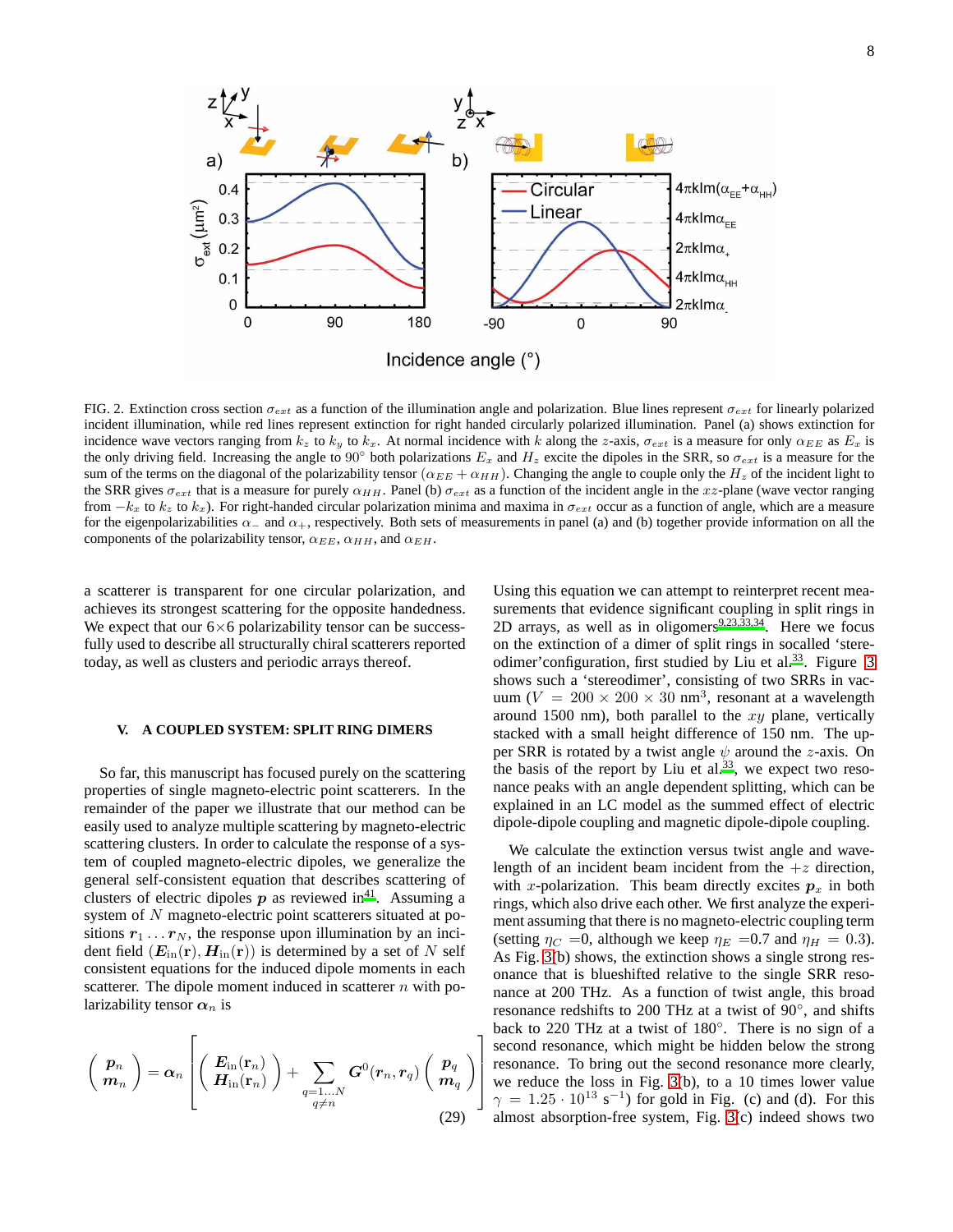

<span id="page-8-0"></span>FIG. 3. Extinction cross sections  $\sigma_{ext}$  versus frequency and twist angle for an SRR stereodimer structure. Panel (a) shows the geometry (top view and side view) in which two SRRs are vertically stacked. The upper SRR is rotated around the z-axis by the twist angle  $\psi$ . We calculate extinction for light impinging from the z-direction with polarization along x, i.e., along the base of the lower SRR in  $(b,c,e,f)$ . In (d,g) we use  $45^\circ$  incidence in the xz-plane, so that the H-field of the excitation light directly couples also to the magnetic polarizability. Panels (b), (c) and (d) show extinction assuming no cross coupling term  $(\eta_C = 0)$  while (e), (f) and (g) show extinction assuming strong magneto-electric coupling  $\eta_C = 0.4$ ). Panels (b) and (e) assume the damping rate of gold  $\gamma = 1.25 \times 10^{14} \text{ s}^{-1}$ . To more clearly bring out the four mode structure, we reduce the damping ten-fold for the calculations in  $(c,d,f, g)$ . There are four modes present in the system. White lines in  $(b,e)$ indicate the frequencies of the modes, as taken from the resonances in the low-damping case, i.e., the resonances in panels (d,g). Since

resonances in extinction. The blue shifted resonance is now observed to cross with a narrow red shifted resonance. The crossing is symmetric around 90◦ and is consistent with the hybridization of an electric dipole fixed along  $x$ , with a second one above it twisted by an amount  $\psi$ . The two branches have a very different width and strength, consistent with the fact that a symmetric configuration of dipoles couples more strongly to external fields (blue shifted resonance), than an antisymmetric 'dark' configuration (red shifted resonance).

To verify whether the two resonances observed in Fig. [3\(](#page-8-0)a) are all resonances in the system, we change the angle of incidence to  $45^\circ$  in the xz plane, so that the exciting field has an  $H<sub>z</sub>$  component to drive the split rings, in addition to an  $E_x$  component. Figure [3\(](#page-8-0)d) shows that in this case four resonances occur in extinction. In addition to the two curved bands excited by  $E_x$ , there are also two non-dispersive bands with a twist independent splitting. Obviously, these bands are due to the coupling of two magnetic dipoles in symmetric (broad and intense band) and antisymmetric head-to-tail configuration. The existence of four instead of two modes is a new insight compared to LC circuit models<sup>[33](#page-11-1)[,36](#page-11-26)</sup>, but is logical in view of the fact that split rings have both a magnetic and an electric response, which are decoupled under the assumption  $\eta_C = 0.$ 

Next we analyze the extinction in presence of magnetoelectric coupling, setting  $\eta_C = 0.4$ . Again, we first examine the extinction in presence of realistic loss ( $\gamma = 1.25 \cdot 10^{14} \text{ s}^{-1}$ ) for gold in Fig. [3\(](#page-8-0)e). As also predicted by FDTD simulations by Liu et al.<sup>[33](#page-11-1)</sup>, there appear to be two bands. The blue-shifted band is again very broad, but now has a frequency shift away

from the single SRR resonance that is significantly larger for twist angle 180° than for 0°. These effects were explained by Liu et al. as due to an additive (subtractive) correction to the dominant electric hybridization at twist angle  $180^\circ$  (0°) that occurs due to magnetic dipole coupling. A surprise is that the diagram is not symmetric anymore around 90◦ twist as in the case of zero magnetic coupling. Instead, the extinction appears to show an anticrossing at twist angle 60◦ These features were also predicted by FDTD simulations by Liu et al.<sup>[33](#page-11-1)</sup> However, the presence of an anticrossing at twist angle  $\psi = 60^\circ$ could not be interpreted Liu et al <sup>[33](#page-11-1)</sup> within an LC electrostatic circuit model, except by invoking higher order multipolar corrections. Here we see that a purely dipolar model may also explain all features of the experiment provided that magnetoelectric coupling is accounted for. While we do not claim that multipolar effects are not present in actual experiments, it is an important insight that split ring polarizabilities with magnetoelectric coupling terms may provide much richer physics then expected from electrostatic circuit theory. A main advantage of point dipole theory is that the underlying mode structure does not need to be recouped from FDTD simulations, but is easily resolved by repeating a calculation of extinction cross sections with low loss (as done in Fig. [3\)](#page-8-0), or by analyzing the poles of the coupling matrix in Eq. [\(29\)](#page-7-2) that relates  $(p, m)$ to  $(E_{\text{in}}, H_{\text{in}})$ . The computational effort for N split rings is equivalent to diagonalizing or inverting a  $6N \times 6N$  matrix.

To more clearly bring out all the resonances we artificially reduce the damping  $\gamma = 1.25 \cdot 10^{13} \text{ s}^{-1}$  to ten times less than the damping of gold, and plot the response of the system under normal incidence (f) and  $45^\circ$  incidence (g) in Fig. [3](#page-8-0) (f,g).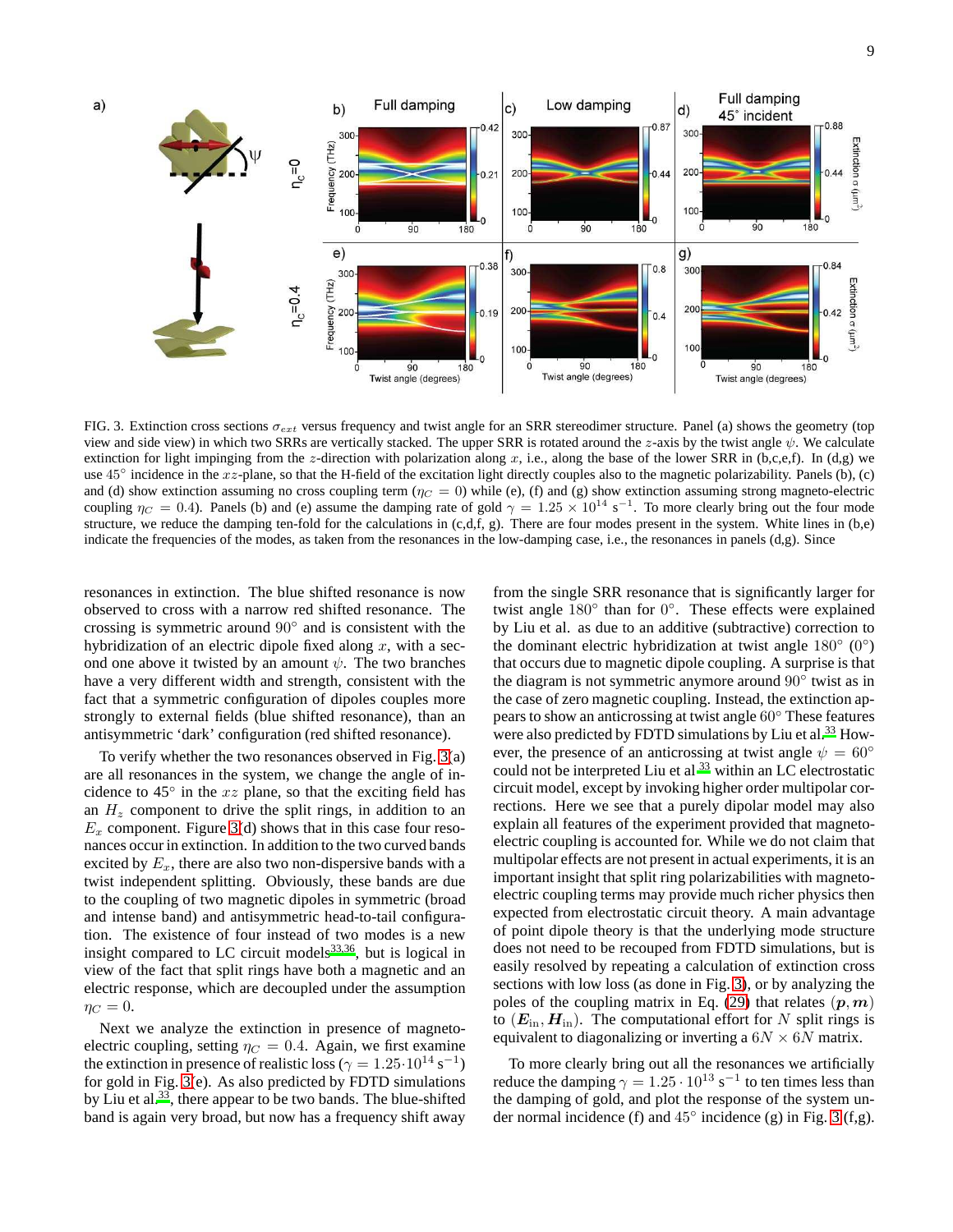The anticrossing at twist angle  $\psi = 60^{\circ}$  appears to be due to the coupling of four modes, as opposed to the intuition from LC circuit theory that only two resonances anticross. The existence of four, rather than two modes in a split ring dimer appears surprising and is a second indication of the rich physics of magneto-electric scatterers. Intuition from LC circuits is that although the subspace of driving fields is two dimensional  $(E_x$  and  $H_z$ ), nonetheless only one mode per split ring exists. The usual reasoning in LC models is that the relation between electric and magnetic dipole moment is completely fixed and independent of driving, since the loop current and accumulated charge are directly related. Such a constraint is not general: in electrodynamic multipole expansions, magnetic polarizabilties are determined independently from the electric ones. The intuition from LC theory that there is only one mode per scatterer is only retrieved in our model right at the limit of strongest magneto-electric coupling  $\eta_C = \sqrt{\eta_E \eta_H}$ , since in that case one polarizability is identically zero. We note that the values  $\eta_E = 0.7$ ,  $\eta_H = 0.3$ ,  $\eta_C = 0.4$  used in this work (that we fitted to our angle-resolved transmission experiments on 200x200 nm Au split rings on glass) are close to the limit of strong magneto-electric coupling. Whether a general argument exists why physical scatterers are or are not exactly at the limit of strongest magneto-electric coupling  $\eta_C = \sqrt{\eta_E \eta_H}$  is a question outside the scope of this paper.

### **VI. CONCLUSION**

In conclusion, we have developed a new multiple scattering theory by means of which we can calculate scattering and extinction for any magneto-electric scatterer with known polarizability tensor, as well as for arbitrary finite clusters. As opposed to LC circuit models, our new model obeys energy conservation, contains all interference effects, and allows quantitative prediction of absolute cross sections, spectral linewidths and lineshapes. While outside the scope of this paper, the theory is readily extended to deal with arbitrary periodic lattices by generalizing Ewald lattice [s](#page-11-6)ums<sup>41</sup> to deal with both  $E$  and  $H$ . Since the electrodynamic polarizability tensor can be directly constructed from electrostatic circuit theory, we expect that our model is readily applicable to many current experiments using chiral and nonchiral metamaterial building blocks for which electrostatic models have been proposed.

Our model does not give any insight into whether the response of a given structure is truly dipolar or not. Also, our model does not provide any insight or quantitative predictions based on microscopic considerations for the magnitude of the polarizability. For such microscopic considerations, based on, e.g., current density distributions derived from full wave simulations, we refer to  $18-20,35,37,38$  $18-20,35,37,38$  $18-20,35,37,38$  $18-20,35,37,38$  $18-20,35,37,38$ . Rather, our model allows one to verify if specific data or microscopic calculations are consistent at all with point dipole interactions, allowing to verify or falsify common intuitive explanations in literature that have sofar always been based on electrostatic considerations. Also, our model allows one to assess if a single polarizability tensor indeed can describe a range of different experiments with, e.g., split ring clusters, as should be expected from a consistent model. Finally, our model is the simplest electrodynamical model to consistently describe how metamaterials and photonic crystals are formed from magneto-electric scatterers. A first step is to confirm the parameters used in this work for  $\eta_E$ ,  $\eta_H$  and  $\eta_C$  by targeted experiments. While the value for  $\eta_E$  used in this work is consistent with the extinction cross section measured by Husnik et al[.](#page-10-12)<sup>17</sup>, we propose that the new insight that magneto-electric coupling is far stronger than the magnetic polarizability be confirmed by off-normal circularly polarized extinction measurements as proposed in section [IV.](#page-5-0)

The most important property of our theory is that a polarizability tensor validated for a single scatterer can readily be used to predict all quantitative scattering properties of composite lattices and antennas. We hence expect that new insights can be obtained in effective medium constants of metamaterial arrays. Our analytical model not only facilitates design, but will also for the first time allow to determine rigorously whether, even in the ideal case (no loss, no multipole corrections), metamaterial building blocks can give rise to a desired  $\epsilon$  and  $\mu$ , despite the large importance of elec-trodynamic corrections<sup>[7](#page-10-24)[,9](#page-10-23)[,60](#page-11-28)</sup>. In addition to generating new insights for metamaterials, our theory also opens new design routes for gratings and antennas with unprecedented polarization properties. As an example, in this paper we analyzed the four mode anticrossing due to magneto-electric coupling in stereo-dimers. This analysis is easily extended to magneto-electric Yagi-Uda antennas, diffractive gratings of chiral building blocks, and magneto-inductive waveguides that may provide new ways to control the propagation and emission of light $46,61,62$  $46,61,62$  $46,61,62$ .

### **ACKNOWLEDGMENTS**

We thank Ad Lagendijk for stimulating and inspirative insights, as well as Dries van Oosten and Lutz Langguth for discussions. This work is part of the research program of the "Stichting voor Fundamenteel Onderzoek der Materie (FOM)," which is financially supported by the "Nederlandse Organisatie voor Wetenschappelijk Onderzoek (NWO)."

### <span id="page-9-0"></span>**Appendix A: Unit system**

Throughout this paper we used units that significantly simplify notation throughout, as they maximimize the interchangeability of electric and magnetic fields. Conversion to SI units is summarized in Table [I.](#page-10-26) For the conversion in Ta-ble [I,](#page-10-26) we use  $\epsilon$  for the host dielectric constant, c for the velocity of light, and  $Z$  for the impedance of the background medium. In this unit system, a plane wave has  $|E|/|H| = 1$ , and intensity  $I = |E|^2/(2Z)$ , since the Poynting vector is  $S = 1/(2Z)$ Re( $E^* \times H$ ). In these units, the cycle-averaged work done by an electric field  $E$  to drive an oscillating  $p$ equals  $W = 2\pi k/Z\text{Im}(\mathbf{E} \cdot \mathbf{p})$ . The magnetic counterpart is  $W = 2\pi k / Z \text{Im}(\boldsymbol{H} \cdot \boldsymbol{m})$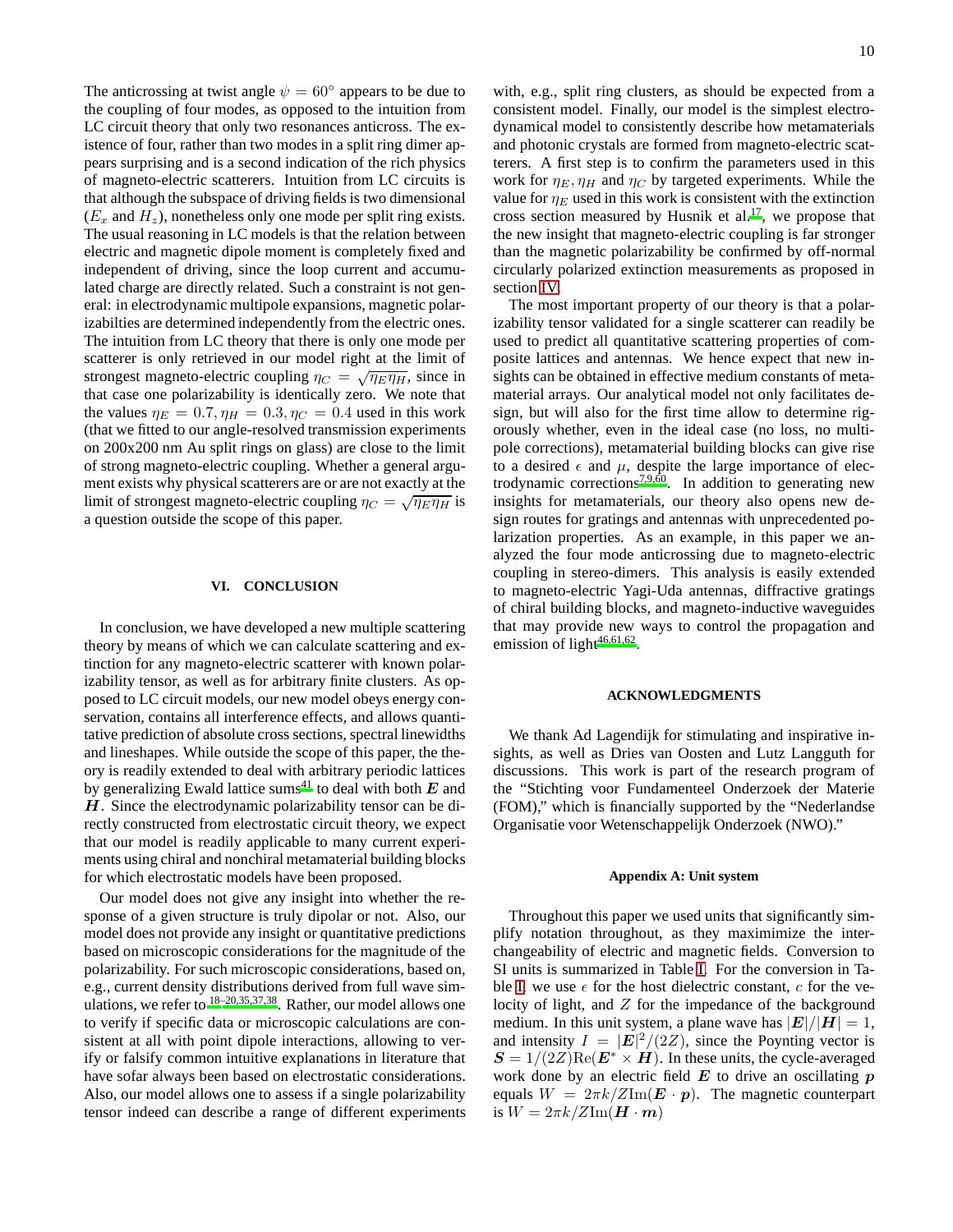| Quantity                         |                        | Symbol Relation to SI                         |
|----------------------------------|------------------------|-----------------------------------------------|
| Electric field                   | E                      | $\bm{E}_{\mathrm{ST}}$                        |
| Magnetic field                   | $H_{\rm}$              | $ZH$ st                                       |
|                                  |                        |                                               |
| Electric dipole moment           | $\boldsymbol{p}$       | $\boldsymbol{p}_{\mathrm{SI}}/(4\pi\epsilon)$ |
| Magnetic dipole moment           | $\boldsymbol{m}$       | $m_{\text{SI}}(Z/(4\pi))$                     |
|                                  |                        |                                               |
| Electric-electric polarizability | $\alpha$ <sub>EE</sub> | $ \bm{\alpha}_{EE}^{\rm SI} /(4\pi\epsilon)$  |
| Magnetic-magnetic polarizability | $\alpha$ <sub>HH</sub> | $\alpha_{HH}^{\text{SI}}/(4\pi)$              |
| Electric-magnetic polarizability | $\alpha$ <sub>EH</sub> | $\alpha_{EH}^{\text{SI}}(c/(4\pi))$           |
| Magnetic-electric polarizability | $\alpha$ <sub>HE</sub> | $\alpha_{HE}^{\text{SI}}(Z/(4\pi))$           |
|                                  |                        |                                               |
| Electric-electric Green tensor   | $\bm{G}_{EE}$          | $4\pi\epsilon{\bm G}^{\rm SI}_{EE}$           |
| Magnetic-magnetic Green tensor   | $G$ н н                | $4\pi G_{FF}^{\rm SI}$                        |
| Electric-electric Green tensor   | $\bm{G}_{EH}$          | $4\pi/Z\, {\bf G}^{\rm SI}_{EE}$              |
| Magnetic-magnetic Green tensor   | $\bm{G}_{HE}$          | $4\pi/c$ $\bm{G}_{EE}^{\rm SI}$               |

<span id="page-10-26"></span>TABLE I. Conversion between SI units and the unit system used throughout this paper.

- ∗ [i.sersic@amolf.nl;](mailto:i.sersic@amolf.nl)<http://www.amolf.nl/research/resonant-nanophotonics/>J. Valentine, S. Zhang, T. Zentgraf, E. Ulin-Avila, D. A. Genov,
- <span id="page-10-0"></span>† Present address: Fritz-Haber-Institut der Max-Planck-Gesellschaft, Arnin**GillBart4!, h4itDX.B2hting,Gentmany455**, 376 (2008).
- <span id="page-10-2"></span><span id="page-10-1"></span><sup>1</sup> V. G. Veselago, Sov.Phys. USPEKHI **10**, 509-514 (1968).
- 2 J. B. Pendry, Phys. Rev. Lett. **85**, 3966 (2000).
- <span id="page-10-3"></span>3 J. B. Pendry, Physics World **14**, 47 (2001); C. M. Soukoulis, S. Linden, and M. Wegener, Science **315**, 47 (2007); V. M. Shalaev, Nature Photonics **1**, 41 (2007).
- <span id="page-10-4"></span><sup>4</sup> U. Leonhardt, Science **312**,1777 (2006); J. B. Pendry, D. Schurig, and D. R. Smith, *ibid*, 1780 (2006).
- <span id="page-10-5"></span><sup>5</sup> D. R. Smith, W. J. Padilla, D. C. Vier, S. C. Nemat-Nasser, and S. Schultz, Phys. Rev. Lett. **84**, 4184 (2000); W. J. Padilla, A. J. Taylor, C. Highstrete, M. Lee, and R. D. Averitt, *ibid.* **96**, 107401 (2006); S. Linden, C. Enkrich, M. Wegener, J. Zhou, T. Koschny, and C. M. Soukoulis, Science **306**, 1351 (2004).
- <span id="page-10-19"></span><sup>6</sup> C. Enkrich, M. Wegener, S. Linden, S. Burger, L. Zschiedrich, F. Schmidt, J. F. Zhou, T. Koschny, and C. M. Soukoulis, Phys. Rev. Lett. **95**, 203901 (2005).
- <span id="page-10-24"></span><sup>7</sup> C. Rockstuhl, T. Zentgraf, H. Guo, N. Liu, C. Etrich, I. Loa, K. Syassen, J. Kuhl, F. Lederer, and H. Giessen, Appl. Phys. B **84**, 219 (2006).
- <span id="page-10-20"></span><sup>8</sup> M. W. Klein, C. Enkrich, M. Wegener, C. M. Soukoulis, and S. Linden, Opt. Lett. **31**, 1259 (2006).
- <span id="page-10-23"></span>9 I. Sersic, M. Frimmer, E. Verhagen and A. F. Koenderink, Phys. Rev. Lett. **103**, 213902 (2009).
- <span id="page-10-6"></span><sup>10</sup> B. Lahiri, S. G. McMeekin, A. Z. Khokhar, R. M. De La Rue, and N. P. Johnson, Opt. Expr. **18**, 3210 (2010).
- <span id="page-10-7"></span><sup>11</sup> V. M. Shalaev, W. Cai, U. K. Chettiar, H.-K. Yuan, A. K. Sarychev, V. P. Drachev, and A. V. Kildishev, Opt. Lett. **30**, 3356 (2005).
- <span id="page-10-8"></span><sup>12</sup> G. Dolling, C. Enkrich, M. Wegener, J. F. Zhou, C. M. Soukoulis, and S. Linden, Opt. Lett. **30**, 23 (2005).
- <span id="page-10-9"></span> $13$  G. Dolling, C. Enkrich, M. Wegener, C. M. Soukoulis, and S. Linden, Opt. Lett. **31**, 12 (2006).
- <sup>14</sup> G. Dolling, C. Enkrich, M. Wegener, C. M. Soukoulis, and S. Linden, Science **312**, 892 (2007)
- <span id="page-10-11"></span><span id="page-10-10"></span><sup>16</sup> S. P. Burgos, R. de Waele, A. Polman, and H. A. Atwater, Nature Mat. **9**, 407 (2010).
- <span id="page-10-12"></span><sup>17</sup> M. Husnik, M. W. Klein, N. Feth, M. König, J. Niegemann, K. Busch, S. Linden and M. Wegener, Nature Photonics **2**, 614 (2008).
- <span id="page-10-21"></span><sup>18</sup> C. Rockstuhl, F. Lederer, C. Etrich, T. Zentgraf, J. Kuhl, and H. Giessen, Opt. Expr. **14**, 8827 (2006).
- <sup>19</sup> T. D. Corrigan, P. W. Kolb, A. B. Sushkov, H. D. Drew, D. C. Schmadel, and R. J. Phaneuf, Opt. Expr. **16**, 19850 (2008).
- <span id="page-10-13"></span> $20$  A. Pors, M. Willatzen, O. Albrektsen, and S. I. Bozhevolnyi, J. Opt. Soc. Am. B **27**, 1680 (2010).
- <span id="page-10-14"></span><sup>21</sup> E. Prodan, C. Radloff, N. J. Halas and P. Nordlander, Science **302**, 419 (2003).
- <span id="page-10-15"></span><sup>22</sup> P. Banzer, U. Peschel, S. Quabis, and G. Leuchs, Opt. Expr. **18**, 10905 (2010).
- <span id="page-10-16"></span><sup>23</sup> N. Feth, M. König, M. Husnik, K. Stannigel, J. Niegemann, K. Busch, M. Wegener, and S. Linden, Opt. Express **18**, 6545 (2010).
- <span id="page-10-17"></span><sup>24</sup> M. Decker, S. Burger, S. Linden, and M. Wegener, Phys. Rev. B **80**, 193102 (2009).
- <span id="page-10-18"></span><sup>25</sup> J. K. Gansel, M. Thiel, M. S. Rill, M. Decker, K. Bade, V. Saile, G. von Freymann, S. Linden, and M. Wegener, Science **325**, 1513 (2009).
- <span id="page-10-22"></span><sup>26</sup> E. Plum, J. Zhou, J. Dong, V. A. Fedotov, T. Koschny, C. M. Soukoulis, and N. I. Zheludev, Phys. Rev. B **79**, 035407 (2009).
- $27$  E. Plum, X.-X. Liu, V. A. Fedotov, Y. Chen, D. P. Tsai, and N. I. Zheludev, Phys. Rev. Lett. **102**, 113902 (2009).
- <sup>28</sup> S. Zhang, Y.-S. Park, J. Li, X. Lu, W. Zhang, and X. Zhang, Phys. Rev. Lett. **102**, 023901 (2009).
- <sup>29</sup> B. Wang, J. Zhou, T. Koschny, M. Kafesaki, and C. M. Soukoulis, J. Opt. A: Pure Appl. Opt **11**, 114003 (2009).
- <span id="page-10-25"></span><sup>30</sup> E. Plum, V. A. Fedotov and N. I. Zheludev, J. Opt. A: Pure Appl. Opt. **11**,074009:1-7 (2009).